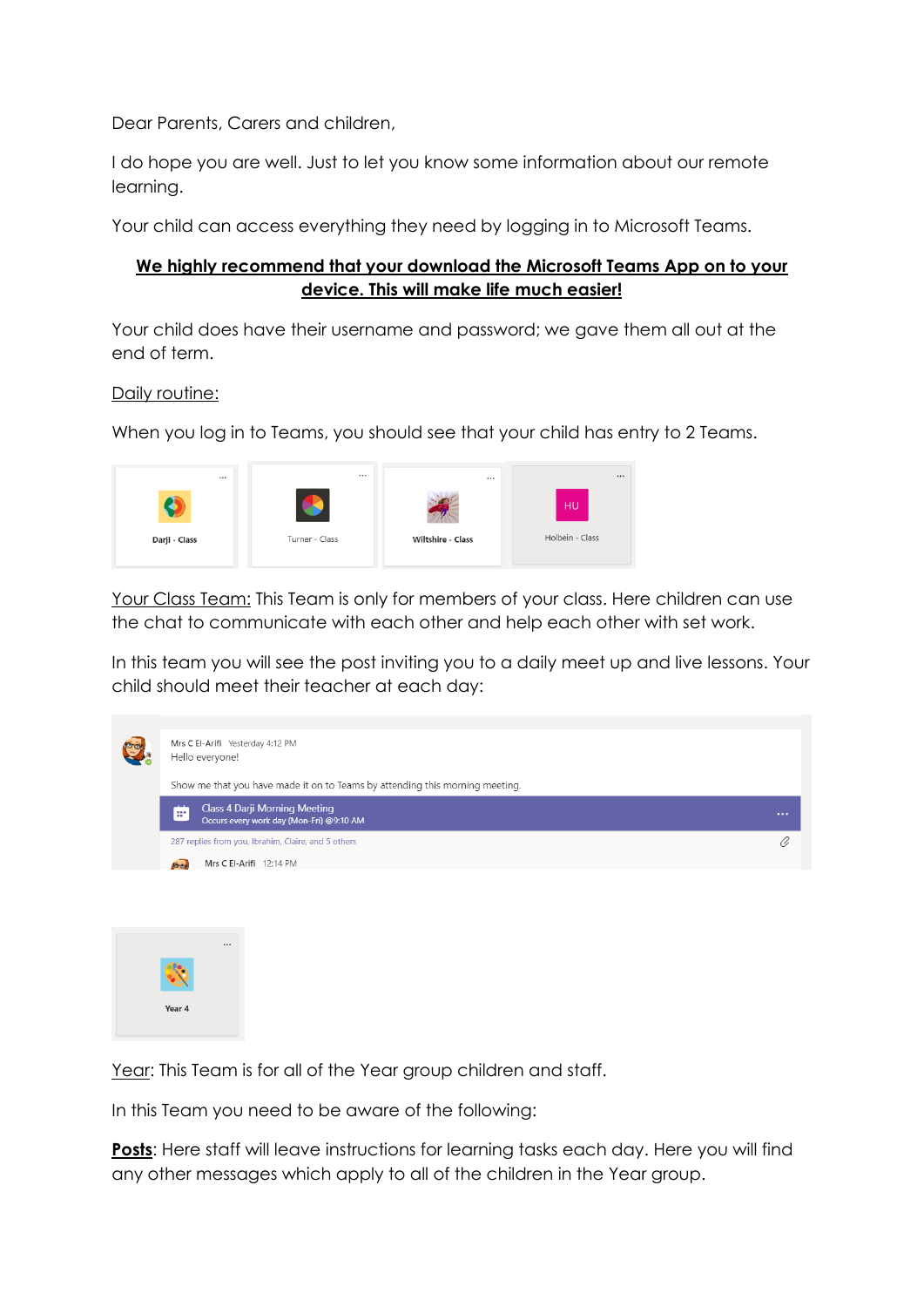

**Assignments**: In this space will be the daily Maths and English work. Here your child can access a document which they can type directly on to and then 'hand in' their work. Assignments are also posted on the feed.



How to hand in an assignment:

If you can, the best way to complete your work is on the assignment, then to electronically 'hand it in'. You can look at this video for help to do this:

<https://www.youtube.com/watch?v=GAP4c83-xSI>

## **Channels:**

On the left of the Team you will see the different subject channels. If you can't see them all you may need to click on the 'Hidden Channels' for them to be revealed.